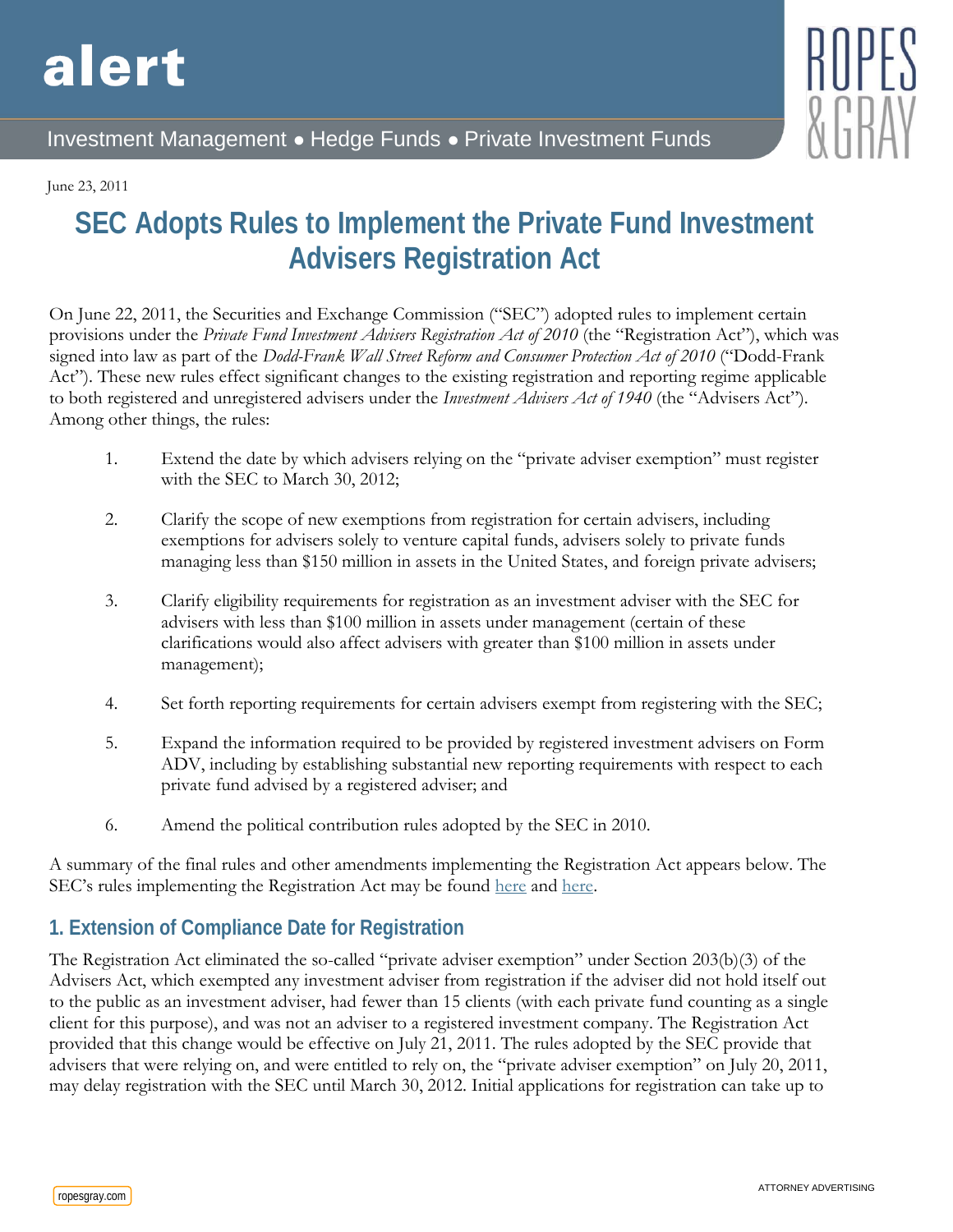45 days to be approved. Consequently, in the adopting release for the rules, the SEC staff stated that such advisers should file a complete application on Form ADV no later than February 14, 2012.

# **2. Exemptions from the Advisers Act Registration Requirements**

In lieu of the private adviser exemption, the Registration Act created three new exemptions from registration under the Advisers Act: (i) an exemption for advisers solely to venture capital funds (the "venture capital fund exemption"); (ii) an exemption for advisers solely to private funds with less than \$150 million in assets under management in the United States, without regard to the number or type of private funds (the "private fund adviser exemption"); and (iii) an exemption for certain non-U.S. advisers with no place of business in the United States and minimal assets under management attributable to U.S. clients and investors (the "foreign private adviser exemption").

Exempt advisers relying on the venture capital fund exemption or the private fund adviser exemption are categorized by the SEC as "exempt reporting advisers." As further discussed below under "*Reporting Requirements for Exempt Reporting Advisers*," although exempt reporting advisers are not required to register as investment advisers with the SEC, they remain subject to certain reporting requirements, which will require exempt reporting advisers to file Part 1A of Form ADV with the SEC, and to examination by the SEC. The final rules implement each of the three exemptions, which are summarized below.

#### *(a) Venture Capital Fund Exemption*

Rule 203(1)-1 defines a venture capital fund as a private fund that: (i) holds no more than 20 percent of its aggregate capital commitments (other than short-term holdings) in non-qualifying investments; (ii) does not borrow, provide guarantees or otherwise incur leverage, other than by engaging in limited short-term borrowings or providing limited guarantees of the obligations of qualifying portfolio companies; (iii) does not offer its investors redemption rights or other similar liquidity rights except in extraordinary circumstances; (iv) represents itself as pursuing a venture capital strategy; and (v) is not registered under the *Investment Company Act of 1940* (the "Investment Company Act"), and has not elected to be treated as a business development company. The rule also includes a grandfathering provision for certain existing funds that would not meet all of the conditions set forth above but have held themselves out historically as pursuing a venture capital strategy.

#### i. Holdings Requirements

Under the rule, a venture capital fund must hold, immediately after the acquisition of any asset (other than qualifying investments or short-term holdings), no more than 20 percent of its *bona fide* aggregate capital contributions and uncalled committed capital in assets that are not qualifying investments (other than shortterm holdings) valued at cost or fair value, consistently applied. The ability of a venture capital fund to hold up to 20 percent of its investment assets in a "basket" of assets that are not qualifying investments (or shortterm holdings) is a significant change to the venture capital fund definition in the rules proposed by the SEC last November.

#### (1) Qualifying Investments

A qualifying investment generally consists of (i) any equity security issued by a qualifying portfolio company that is directly acquired by the private fund, (ii) certain equity securities issued by a qualifying portfolio company in exchange for the directly acquired securities described in (i) above, and (iii) an equity security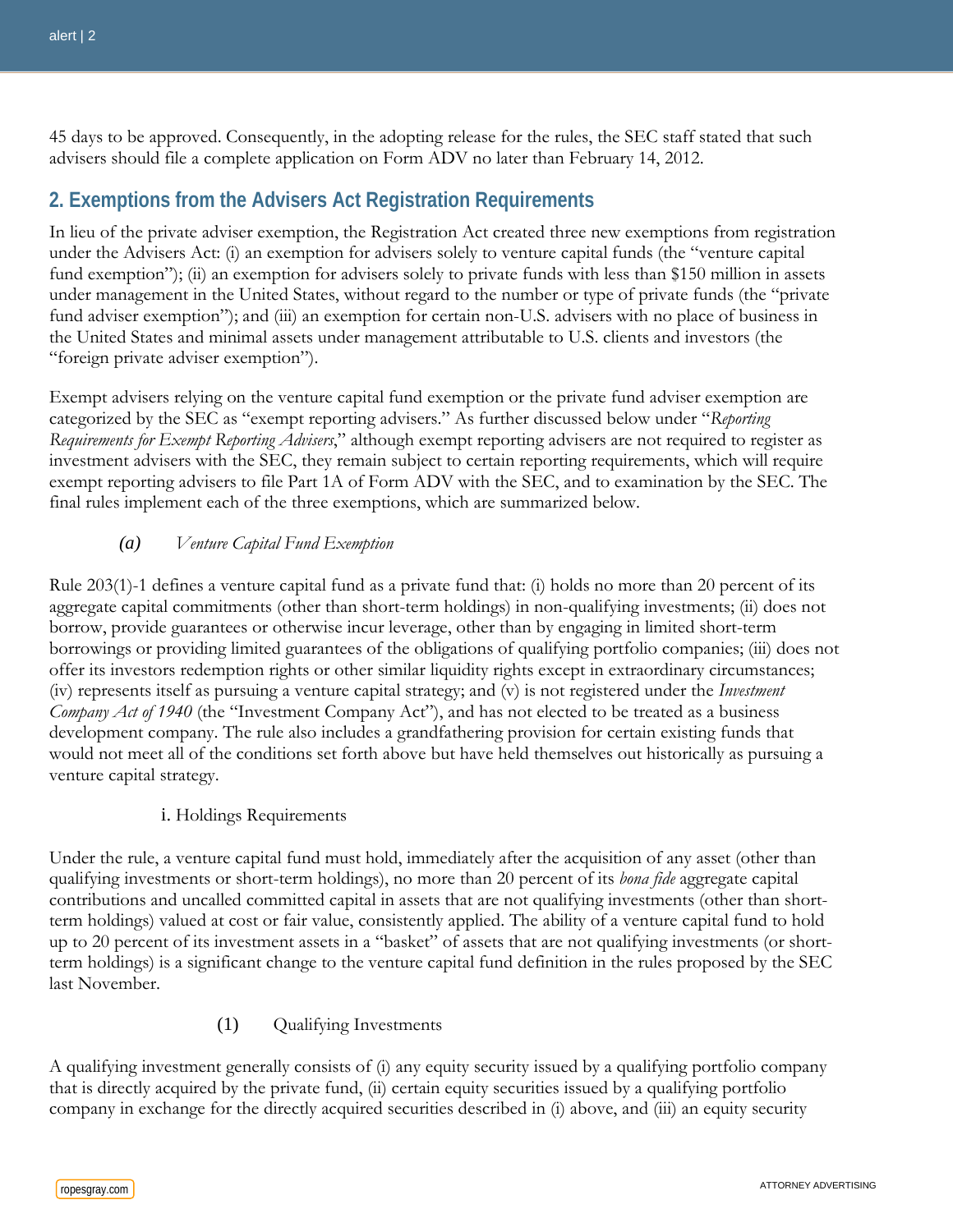issued by a company of which a qualifying portfolio company is a majority owned subsidiary, that is acquired by the fund in exchange for an equity security described in (i) and (ii) above. A fund may purchase shares in secondary markets to the extent that it has room for such securities in its non-qualifying investment basket.

(2) Short-Term Holdings

"Short-term holdings" refers to cash and cash equivalents, U.S. Treasuries with remaining maturities of 60 days or less, and shares of registered money market funds.

(3) Qualifying Portfolio Company

Under the rule, a qualifying portfolio company is a company that:

- *Is not reporting or foreign traded (i.e., is not subject to the reporting requirements of Sections 13 or 15(d) of the Securities Exchange Act of 1934 and does not have any publicly traded securities) and does not have a control relationship with a reporting or foreign traded company.* The SEC clarified that a venture capital fund may continue to hold securities of a portfolio company that becomes reporting or foreign traded and treat such securities as a qualifying investment, but it cannot make a new investment in a publicly traded company or an affiliate of a reporting or foreign traded company and treat such investment as a qualifying investment.
- *Does not borrow or issue debt obligations in connection with an investment by a fund and distribute to the fund the proceeds of such borrowing or issuance in exchange for the fund's investment.* Under the rule, qualifying portfolio companies may borrow in the ordinary course of business; however, a company would be disqualified if it borrows (or issues debt) in connection with a fund's investment *and* distributes the proceeds of such borrowing or issuance to the fund in exchange for the fund's investment.
- *Is not a pooled investment vehicle.* In other words, a qualifying portfolio company must be an operating company. A fund-of-funds that invests in other private funds or investment companies could not qualify as a venture capital fund (subject to the 20 percent basket available to all venture capital funds for non-qualifying investments), even if the underlying portfolio funds were themselves venture capital funds.
	- ii. Limitations on Leverage

For purposes of the exemption, a venture capital fund cannot borrow, issue debt obligations, provide guarantees, or otherwise incur leverage in excess of 15 percent of the fund's aggregate capital contributions and uncalled committed capital. Any such borrowing, indebtedness, guarantee, or leverage must be for a nonrenewable term of no longer than 120 calendar days, except that any guarantee of a qualifying portfolio company's obligations up to the value of the fund's investment in the qualifying portfolio company is not subject to the 120 calendar day limit.

#### iii. No Redemption or Similar Liquidity Rights

A venture capital fund cannot provide investors with redemption or withdrawal rights or the right to require the repurchase of securities, except in extraordinary circumstances.

iv. Represents Itself as Pursuing a Venture Capital Strategy and Is a Private Fund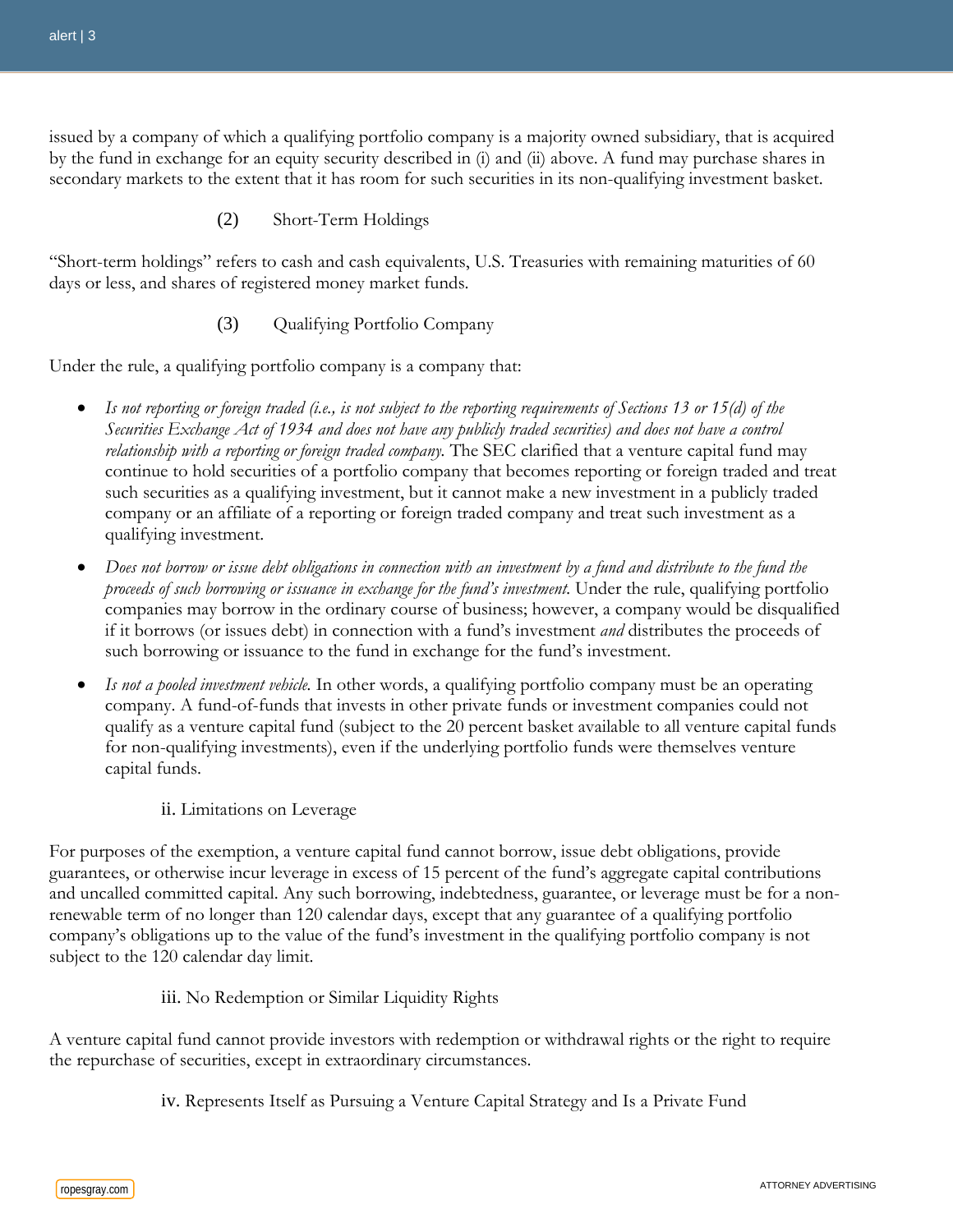The rule further limits the definition of venture capital fund to a fund that represents itself to investors or potential investors as pursuing a venture capital strategy. To satisfy this requirement, a fund could describe its investment strategy as venture capital investing or as a fund that is managed in compliance with the elements of the venture capital fund exemption rule. In addition, a venture capital fund must be a private fund (*i.e.*, a fund relying on Section 3(c)(1) or 3(c)(7) of the Investment Company Act for its exemption from registration as an investment company under the Investment Company Act, or certain non-U.S. funds that have not offered securities in the U.S. or to U.S. persons in a manner inconsistent with being a private fund) and not a registered investment company or a regulated business development company.

#### v. Grandfathering Provision

Included in the definition of venture capital fund is any fund that: (i) represented to investors and potential investors that it was pursuing a venture capital strategy at the time such fund offered its securities; (ii) has sold securities to one or more investors that are not related persons prior to December 31, 2010; and (iii) does not sell securities to, or accept additional capital commitments from, any person after July 21, 2011. The grandfathering provision includes any fund that has accepted capital commitments by the specified dates even if none of the commitments have been called. Funds that meet these grandfathering conditions will not be required to satisfy the stricter definition of "venture capital fund" applicable to new funds.

#### *(b) Private Fund Adviser Exemption*

#### i. U.S. Advisers

Rule 203(m)-1 provides that a U.S. adviser (*i.e.*, an adviser with its principal office and place of business in the United States) solely to "private funds" is exempt from registration under the Advisers Act if the aggregate value of the adviser's assets under management in the United States is less than \$150 million. A private fund for these purposes means any private fund (*i.e.*, a 3(c)(1) or 3(c)(7) fund) that is not registered under Section 8 of the Investment Company Act and has not elected to be treated as a business development company, as well as any fund that qualifies for an exclusion from the definition of investment company under the Investment Company Act, even if it is not a  $3(c)(1)$  or  $3(c)(7)$  fund, so long as the fund is treated as a private fund under the Advisers Act for all purposes (*e.g.*, reporting on Form ADV). Under the rule, a U.S. adviser can advise an unlimited number of private funds, provided that the value of the adviser's aggregate private fund assets under management is less than \$150 million. However, in order to rely on the private fund adviser exemption, a U.S. adviser must aggregate the value of all assets of private funds it manages, regardless of where the funds are organized, to determine whether the adviser remains below the \$150 million limitation.

The rules require an adviser to calculate its assets under management in accordance with the definition of "regulatory assets under management" set forth in amended Form ADV. See *"Eligibility for Registration with the SEC – Calculation of Assets Under Management"* below for more details on the calculation of assets under management for this purpose. Under the rule, an adviser must calculate its assets under management on an annual basis.

#### ii. Transition Rule

An adviser will have 90 days after it reports in its annual updating amendment to Form ADV that is has \$150 million or more of private fund assets (and therefore becomes ineligible to rely on the private fund adviser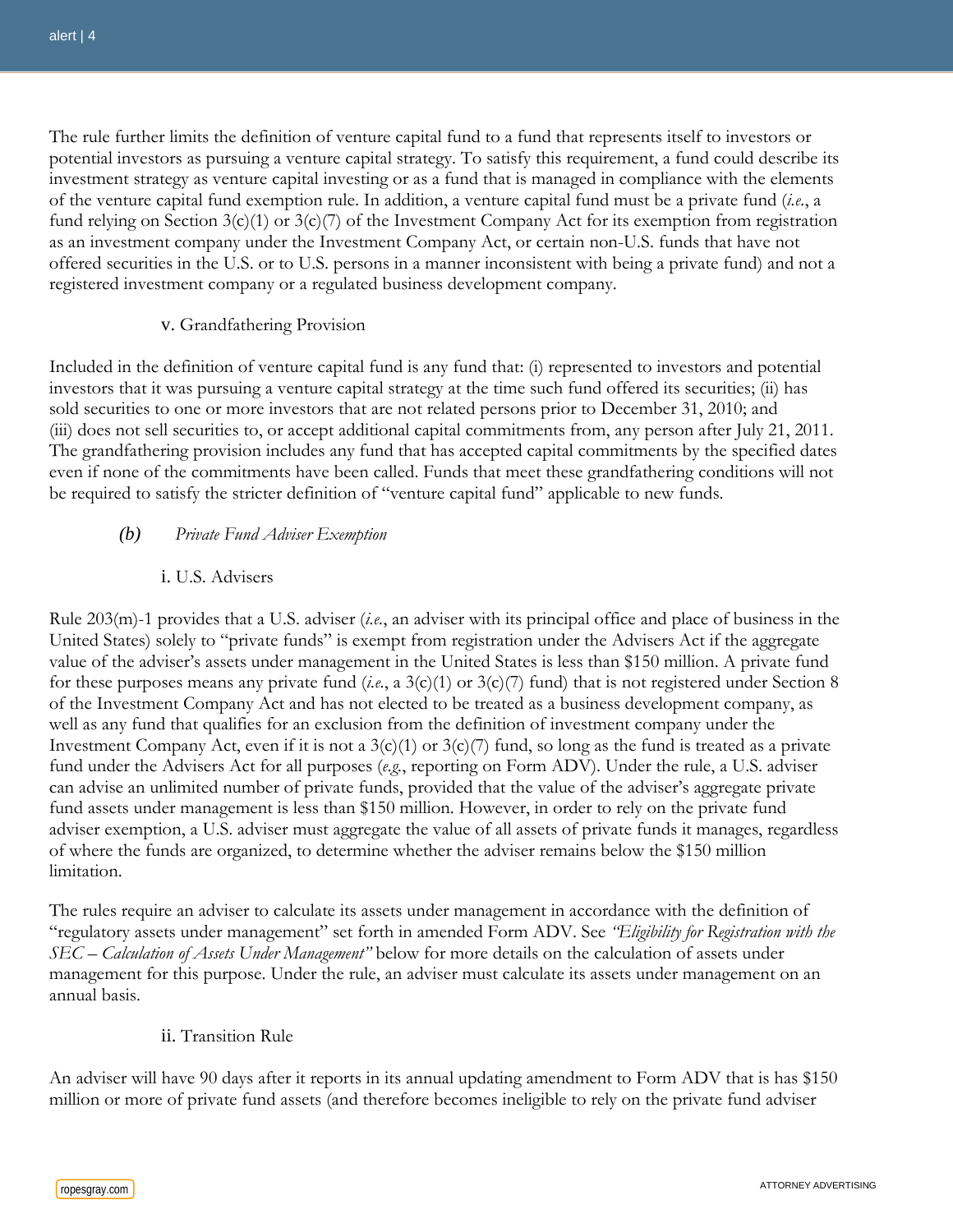exemption) to register as an investment adviser with the SEC. However, this 90 day grace period is only available to advisers that have complied with all applicable SEC reporting requirements. See *"Reporting Requirements for Exempt Reporting Advisers"* below for more information.

#### iii. Non-U.S. Advisers

Under Rule 203(m)-1, non-U.S. advisers (defined as those with their principal office and place of business outside of the United States) are exempt from registration if: (i) the adviser has no client that is a U.S. person, except for one or more private funds; and (ii) all assets managed by the adviser at a place of business in the United States are solely attributable to private fund assets, the total value of which is less than \$150 million. The method for calculating assets under management, the definition of private fund and the transition rule described above apply equally to non-U.S. advisers.

**As a result of this implementation of the Registration Act, non-U.S. advisers with no U.S. operations will not need to register under the Advisers Act, regardless of the amount of private fund assets under management attributable to U.S. investors, unless they have U.S. clients that are not private funds.** Non-U.S. advisers with a U.S. affiliate or U.S. office will need to determine whether they are managing assets in the U.S. for purposes of Rule 203(m)-1. In its adopting release, the SEC reaffirmed its prior guidance concerning what it means for assets to be "managed by the adviser at a place of business in the United States." In general, an adviser will be regarded as managing assets at a U.S. place of business if it provides "continuous and regular supervisory or management services" from such location. The SEC clarified in the adopting release for the rule that providing research or conducting due diligence at a U.S. place of business would not be viewed as causing assets to be covered if a person outside of the United States makes independent investment decisions and implements those decisions.

**As noted above, non-U.S. advisers exempt from registration pursuant to the private fund adviser exemption will still be subject to reporting requirements and examination.** See *"Reporting Requirements for Exempt Reporting Advisers"* below for more information.

iv. Single-Investor Funds

Advisers should be aware that whether funds established for a single investor qualify as a private fund for the purposes of the rule will depend upon the facts and circumstances. The SEC expressed its concern in an adopting release that advisers could convert client accounts to single-investor funds in order to avoid the registration requirement under the Advisers Act. As a result, single-investor funds that serve no purpose other than the circumvention of the Advisers Act will not be respected by the SEC as "private funds" for purposes of applying the private fund adviser exemption. However, the SEC acknowledged, without elaboration, that there are circumstances in which it may be appropriate for an adviser to treat a singleinvestor fund as a private fund for the purposes of Rule 203(m)-1.

#### *(c) Foreign Private Adviser Exemption*

The Registration Act provides for an exemption from registration for a "foreign private adviser," which is defined as an investment adviser that: (i) has no place of business in the United States; (ii) has fewer than 15 clients and investors in the United States in private funds advised by it; (iii) has less than \$25 million in assets under management attributable to U.S. clients and investors in the United States in private funds advised by it; and (iv) neither holds itself out to U.S. investors as an investment adviser, nor acts as an investment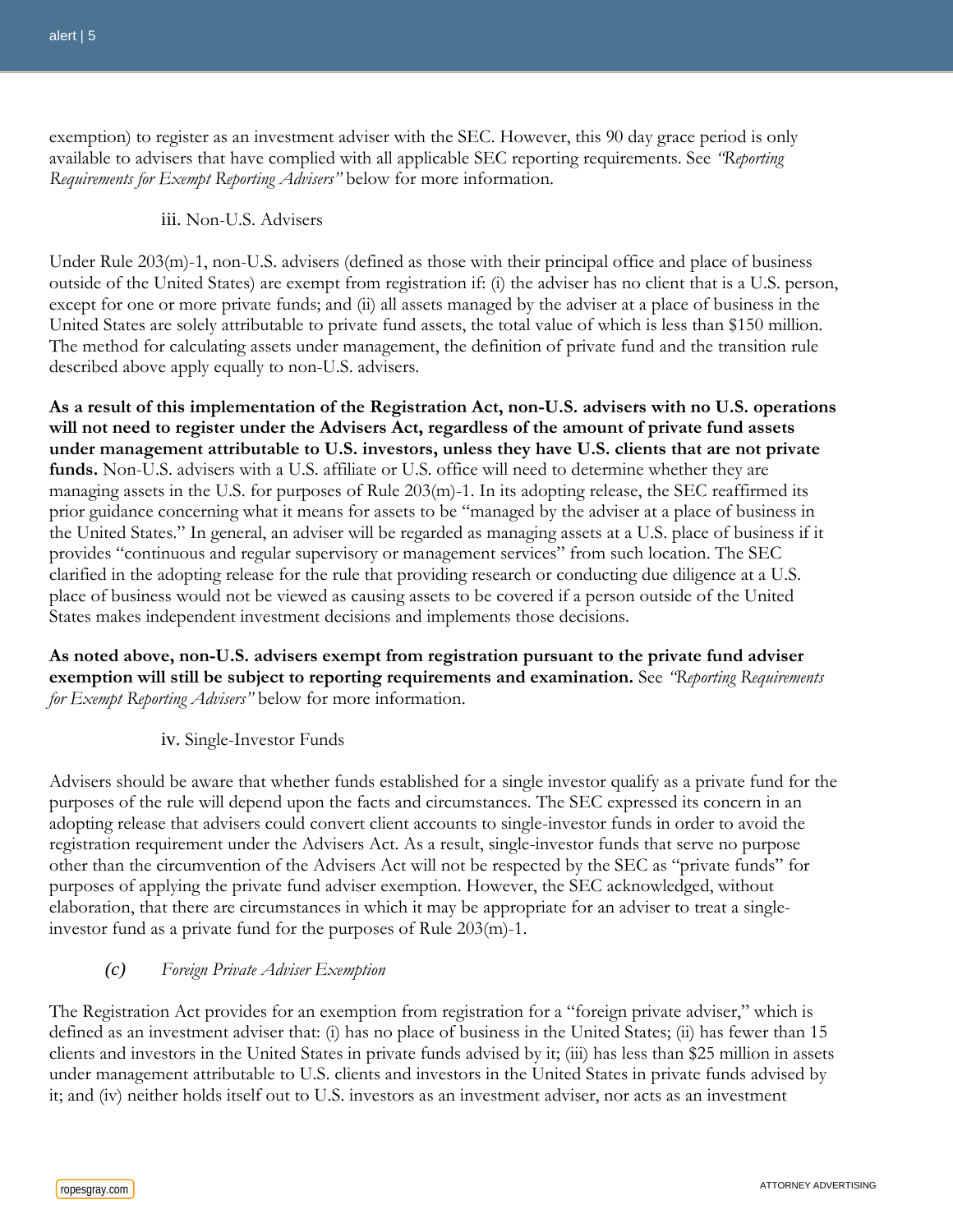adviser to any investment company registered under the Investment Company Act or any company that has elected to be a business development company.

Rule 202(a)(30)-1 defines certain terms for use by investment advisers seeking to avail themselves of the foreign private adviser exemption, highlights of which are discussed below:

- *Place of Business.* "Place of business" means any office where an investment adviser regularly provides advisory services, solicits, meets with, or otherwise communicates with clients, and any location held out to the public as a place where the investment adviser conducts any such activities.
- *Clients.* A non-U.S. adviser is permitted to treat as a single client: (i) certain family members and related accounts; (ii) an entity to which the adviser provides investment advice based on the entity's investment objectives; and (iii) two or more entities that have identical shareholders, partners, limited partners, members, or beneficiaries. Further, any general partner, managing member, or other person acting as an investment adviser to a limited partnership or limited liability company must treat the limited partnership or the limited liability company as a client. If a client relationship involving multiple persons does not fall within this rule, the question of whether the relationship may appropriately be treated as a single client must be determined on the basis of the facts and circumstances involved. A non-U.S. adviser is not required to count a private fund as a client if the non-U.S. adviser is counting any investor (as discussed below) in that private fund as an investor in the United States in that private fund. Finally, a non-U.S. adviser is not required to count a person as an investor if the adviser counts such person as a client of the adviser. Therefore, a client who is also an investor in a private fund advised by the adviser would only be counted once.
- *Investors.* An "investor" is any person that would be included in determining the number of beneficial owners of the outstanding securities of a private fund under Section  $3(c)(1)$  of the Investment Company Act, or whether the outstanding securities of a private fund are owned exclusively by qualified purchasers under Section  $3(c)/7$  of the Investment Company Act, except that beneficial owners of short-term paper issued by the private fund will also be included in determining the number of beneficial owners of outstanding securities of a private fund. These tests under Section  $3(c)(1)$  and Section  $3(c)(7)$  require "looking through" an entity to its underlying investors under certain circumstances. A non-U.S. adviser may treat as a single investor any person that is an investor in two or more private funds advised by the non-U.S. adviser.
- *Assets Under Management.* Assets under management are determined in the same manner as described under *"Eligibility for Registration with the SEC — Calculation of Assets Under Management"* below.
- In the United States. "In the United States" is generally defined consistently with Regulation S under the *Securities Act of 1933* (the "Securities Act") (which regulates non-U.S. offerings of securities).
- *Holding Out.* A non-U.S. adviser would not be deemed to be holding itself out to the public if it participates in a non-public offering in the United States of securities issued by a private fund.

Unlike a non-U.S. adviser relying on the private adviser exemption, non-U.S. advisers relying on the exemption for foreign private advisers (i) are not given any time in which to register with the SEC after becoming ineligible to rely on this exemption due to an increase in the value of private assets attributable to U.S. clients and investors in the United States, and (ii) do not need to comply with the reporting and examination requirements discussed in *"Reporting Requirements for Exempt Reporting Advisers"* below.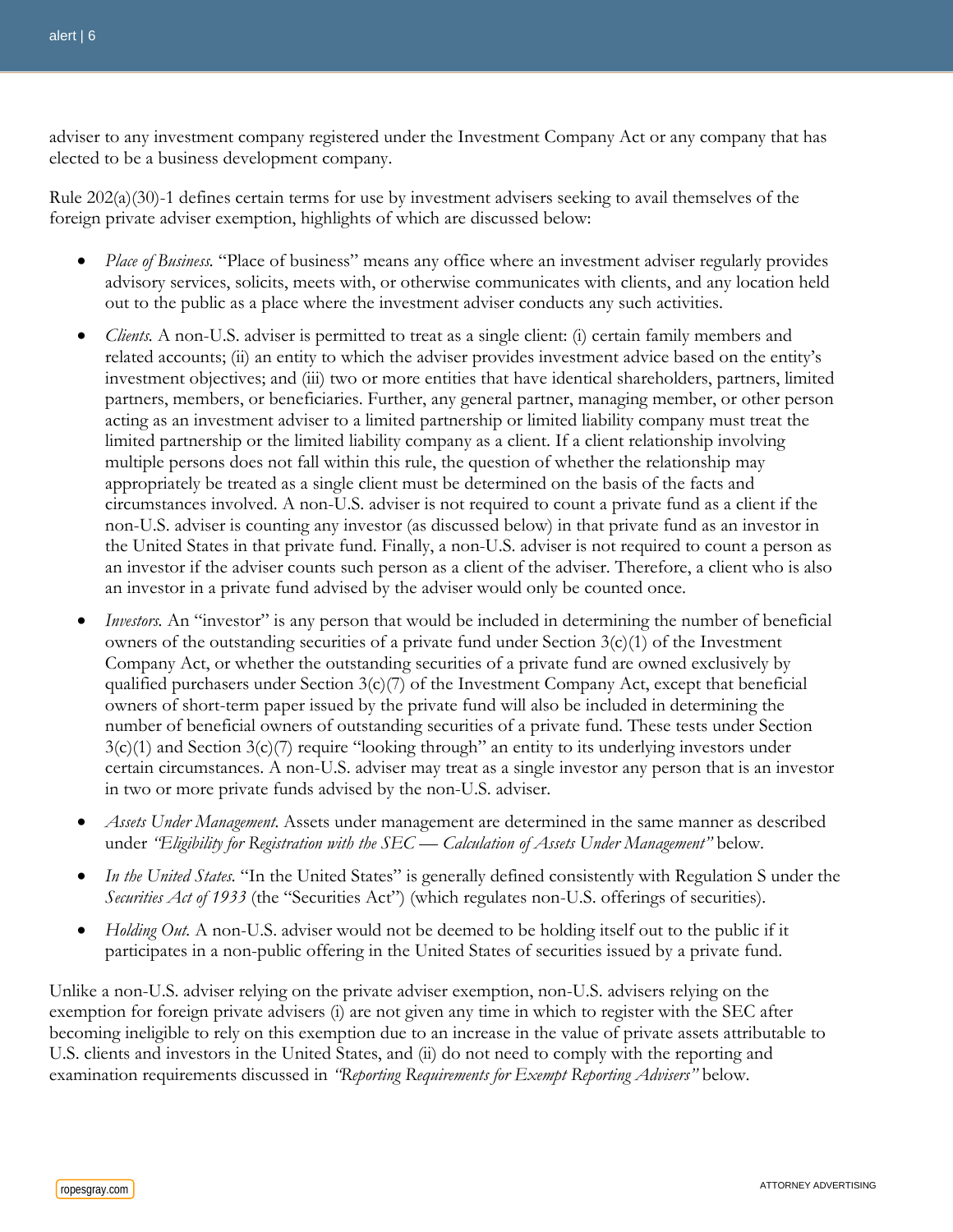*(d) Note on Affiliated Advisers and Unibanco*

In the adopting release for the rules, the SEC staff noted generally that it will treat as a single adviser two or more affiliated advisers that are separately organized but operationally integrated, which could result in a requirement for one or both advisers to register. However, the SEC also confirmed that nothing in its new rules is intended to withdraw any prior statement of the SEC or its staff expressed in the *Unibanco* line of no action letters, and specifically noted that the staff has said that it will not recommend enforcement action if a non-U.S. advisory affiliate of a registered adviser shares personnel with, and provides certain services through, the registered affiliate without such non-U.S. advisory affiliate registering under the Advisers Act.

# **3. Eligibility for Registration with the SEC**

Section 203A of the Advisers Act (i) generally prohibits an adviser regulated by the state in which it maintains its principal office and place of business from registering with the SEC (unless the adviser has at least \$25 million in assets under management) and (ii) preempts certain state laws that would otherwise regulate advisers registered with the SEC. Section 410 of the Dodd-Frank Act raises the threshold for SEC registration to \$100 million by creating a new category of advisers called "mid-sized advisers" that have assets under management between \$25 million and \$100 million (although the SEC adopted a "buffer" for the \$100 million threshold, described in more detail below). The SEC has amended several of its current rules and forms to implement the new registration rules applicable to mid-sized advisers. **Certain of the changes described below affect all federally registered advisers, including those with assets under management of more than \$100 million.**

*(a) Registration Buffer*

The SEC also adopted a registration buffer which provides that (i) advisers with greater than \$100 million in assets under management but less than \$110 million are permitted, but not required, to register with the SEC and (ii) advisers that are registered with the SEC and have at least \$90 million in assets under management need not withdraw their SEC registrations (in either case unless they are an investment adviser to an investment company registered under the Investment Company Act or to a business development company pursuant to Section 54 of the Investment Company Act).

#### *(b) Determining Eligibility for Registration —Form ADV*

Rule 203A-5 will require *each* adviser registered with the SEC as of January 1, 2012, including those with assets under management of more than \$100 million, to file an amendment to its Form ADV no later than March 30, 2012 (which would serve as the annual updating amendment for advisers with a December 31 fiscal year-end). Each investment adviser must report (in that amendment and in its annual updating amendment thereafter) whether it is eligible to remain registered. Revisions to Item 2 of Part 1A of Form ADV reflect the new \$100 million statutory threshold for registration with the SEC and will require each adviser registered with the SEC (and each applicant for registration) to identify whether, under Section 203A of the Advisers Act, as amended, it is eligible to register with the SEC because it: (i) is a large adviser (having \$100 million or more of regulatory assets under management, or \$90 million or more if the adviser is already registered with the SEC); (ii) is a mid-sized adviser that does not meet the criteria for state registration and examination; (iii) has its principal office and place of business in Minnesota, New York or Wyoming (which either do not regulate advisers or do not perform examinations on state-registered mid-sized advisers) or outside the United States; (iv) meets one or more of the exemptions from prohibition on registration set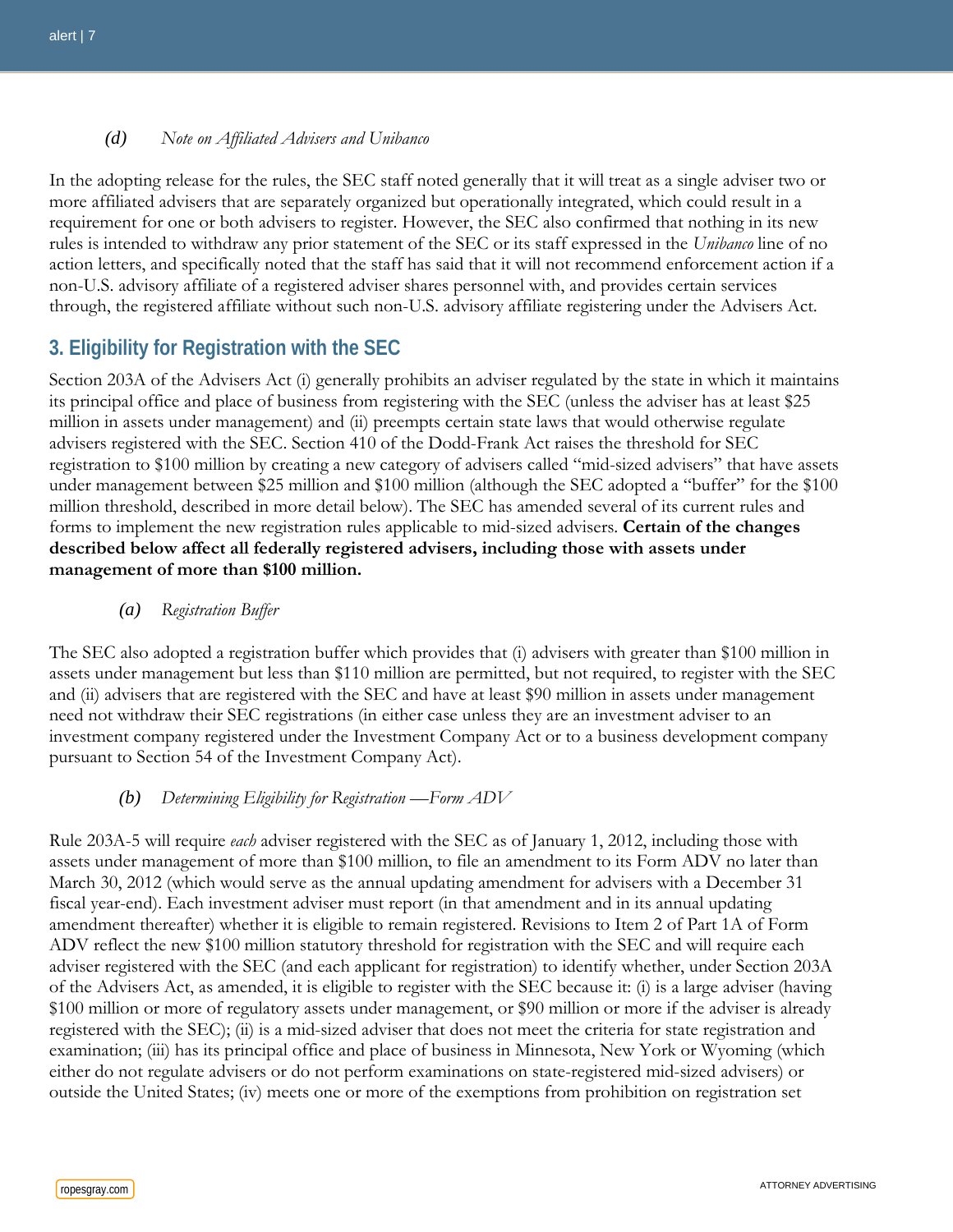forth in the rules under Section 203A of the Advisers Act; (v) is an adviser (or subadviser) to a registered investment company; (vi) is an adviser to a business development company and has at least \$25 million in assets under management; or (vii) received an order permitting the adviser to register. The prohibition on mid-size investment advisers registering with the SEC does not go into effect until January 1, 2012. Moreover, mid-sized advisers registered with the SEC as of July 21, 2011 that are prohibited from remaining registered with the SEC must withdraw their registrations by filing Form ADV-W no later than June 28, 2012.

#### *(c) Mid-Sized Advisers (\$25 - 100 Million in Assets Under Management)*

Section 203A(a)(2) of the Advisers Act prohibits mid-sized advisers (*i.e.*, advisers with \$25 million to \$100 million in assets under management that do not fall within the registration buffer described above) from registering with the SEC if: (i) the adviser is required to be registered as an investment adviser with the securities commissioner (or any agency or office performing like functions) of the state in which it maintains its principal office and place of business; and (ii) if registered, the adviser would be subject to examination as an investment adviser by such commissioner, agency, or office. The SEC has incorporated into Form ADV an explanation of how to determine whether a mid-sized adviser is "required to be registered" or is "subject to examination" by a particular state securities authority.

- *Required to be Registered.* Under Section 203A(a)(1) of the Advisers Act, a mid-sized adviser that is not regulated or required to be regulated as an investment adviser in the state in which it has its principal office and place of business must register with the SEC regardless of the amount of assets it has under management, unless an exemption from registration is otherwise available. A mid-sized adviser filing with the SEC must affirm, upon application and annually thereafter, that (i) it is not required to be registered as an adviser with the state securities authority in the state where it maintains its principal office and place of business or (ii) is not subject to examination as an adviser by that state.
- *Subject to State Examination.* A mid-sized adviser must register with the SEC if the adviser is not subject to examination as an investment adviser by the state in which the adviser has its principal office and place of business. The SEC has corresponded with each state securities commissioner (or official with similar authority) and requested that each state securities commissioner (or official with similar authority) advise the SEC as to whether a mid-sized adviser registered in the state would be subject to examination as an investment adviser by that state's securities commissioner. Each state responded, and only New York, Minnesota and Wyoming will be treated as a state where state-registered midsized advisers would not be subject to examination.

#### *(d) Calculation of Assets Under Management*

In most cases, the amount of assets an adviser has under management will determine whether the adviser must be registered with the SEC or the states. Form ADV requires an adviser to report the market value of its assets under management, as determined within 90 days of the filing.

The SEC will use a uniform method of calculating assets under management for purposes of determining eligibility for SEC registration, reporting assets under management on Form ADV, and the new exemptions from registration under the Advisers Act. (See *"Exemptions from the Advisers Act Registration Requirements*" above for more information). Under the rules, in calculating regulatory assets under management, an adviser will: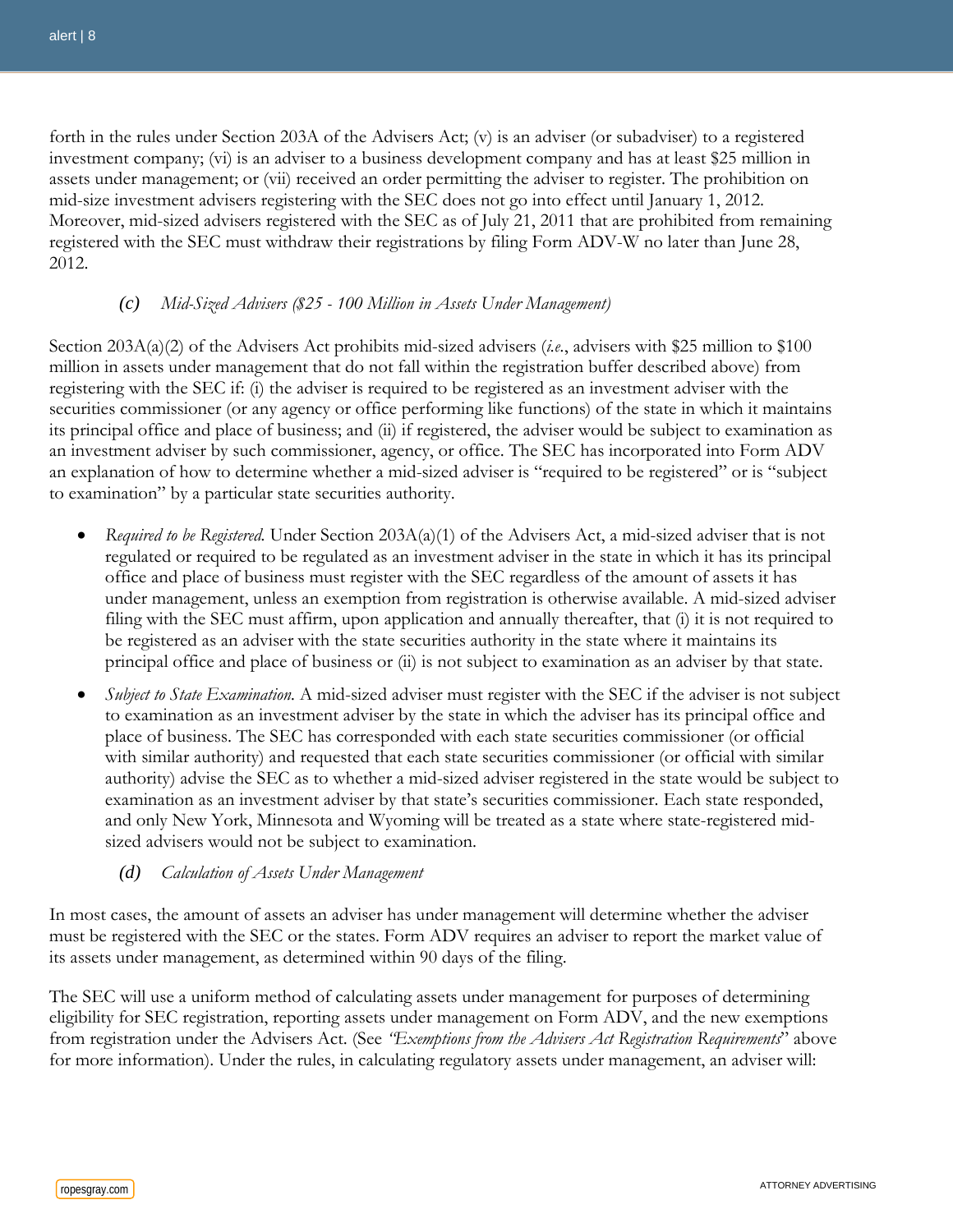- include the value of any securities portfolios (i.e., any portfolio at least 50% of the total value of which consists of securities) or any private fund for which it provides continuous and regular supervisory or management services, regardless of the nature of the assets held by the portfolio and/or the fund (e.g., proprietary assets, assets managed without receiving compensation, or assets of foreign clients);
- include the amount of any uncalled capital commitments made to a fund;
- not subtract any outstanding indebtedness and other accrued but unpaid liabilities that remain in a client's account and are managed by the adviser; and
- use market value, or fair value when market value is unavailable, in determining assets under management.

Because advisers are required to assess their eligibility for registration on an annual basis, advisers will not need to switch frequently between state and SEC registration as a result of mid-year changes in the value of an adviser's regulatory assets under management. As is the case under the previous rules, if an adviser is no longer eligible for SEC registration at the end of its fiscal year, the rule provides a 180-day grace period from the adviser's fiscal year end to allow it to switch to state registration.

*(e) Exemptions from the Prohibition on Registration with the SEC*

Section 203A(c) of the Advisers Act provides the SEC with the authority to permit advisers to register with the SEC even though they would be prohibited from doing so otherwise. Under this authority, the SEC adopted six exemptions in Rule 203A-2 from the prohibition on registration. The SEC has adopted amendments to three of the exemptions to reflect developments since their adoption: (i) the exemption for nationally recognized statistical rating organizations is eliminated; (ii) the exemption for pension consultants is amended to increase the minimum value of plan assets from \$50 million to \$200 million; and (iii) the multistate exemption is amended to permit SEC registration for an investment adviser required to register with 15 or more states.

## **4. Reporting Requirements for Exempt Reporting Advisers**

As discussed above under *"Exemptions from the Advisers Act Registration Requirements,"* certain advisers are exempt from registering with the SEC as investment advisers. Nevertheless, Section 203(1) and Section 203(m) of the Advisers Act permit the SEC to require exempt reporting advisers (*i.e.*, advisers relying on the venture capital fund exemption or the private fund adviser exemption) to maintain certain records and submit reports to the SEC.

As adopted, Rule 204-4 requires exempt reporting advisers to file reports with the SEC on Form ADV through the Investment Adviser Registration Depository. However, exempt reporting advisers will only be required to complete certain items in Part 1A of Form ADV (as well as corresponding sections of the schedules to Part 1A), namely, basic identifying information and information regarding other business activities engaged in by the adviser, information identifying the registration exemption(s) relied upon, financial industry affiliations, private funds managed by the adviser (see "*Amendments to Form ADV"* below for more information), the adviser's control persons, and disciplinary history for the adviser and its employees. Exempt reporting advisers are not required to prepare a client brochure (Form ADV Part 2) under the rule; however, reports filed by exempt reporting advisers will be publicly available on the SEC's website. In addition, exempt reporting advisers are required to update the information provided on Form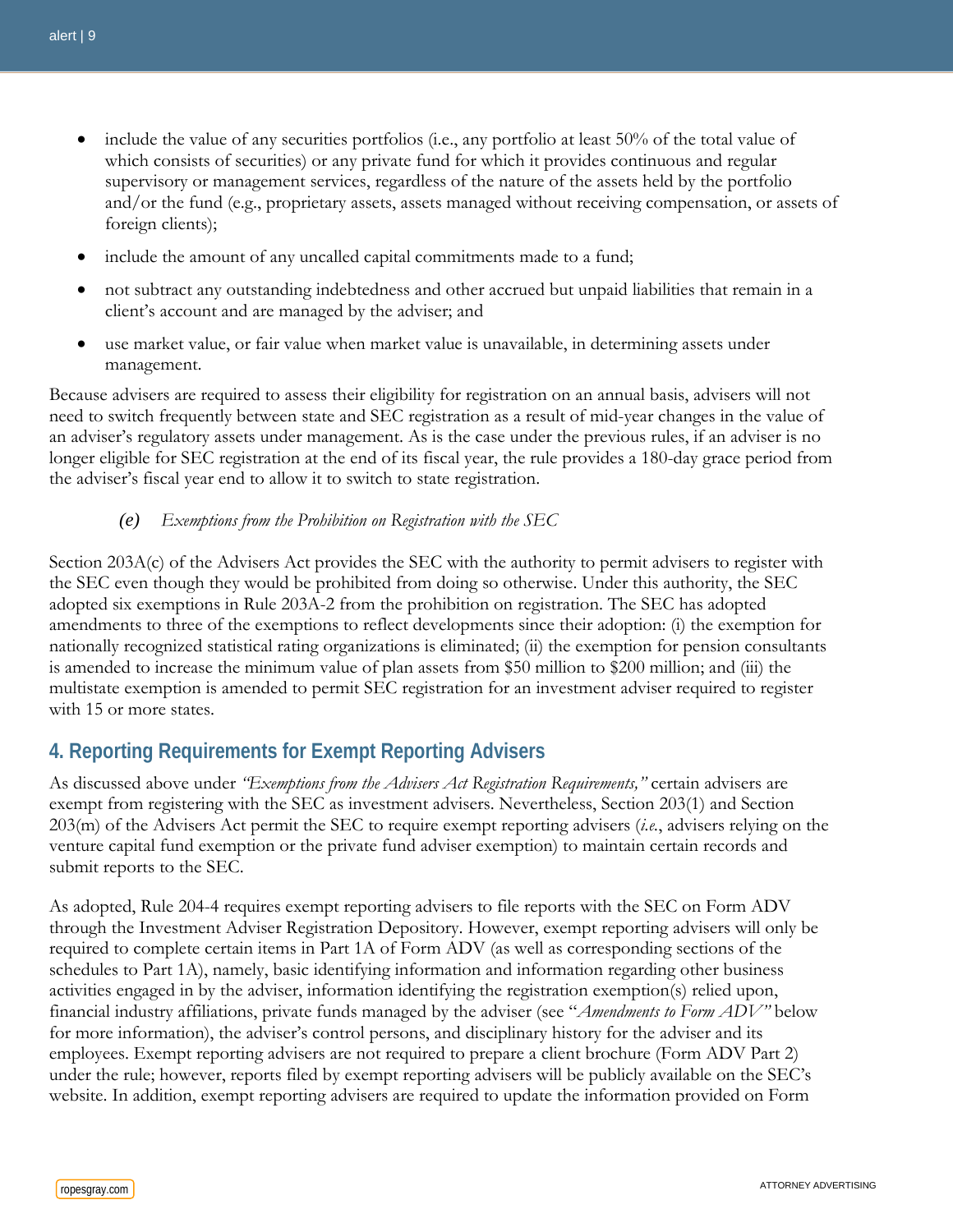ADV pursuant to the same timeframes applicable to registered investment advisers (*i.e*., exempt reporting advisers will be required to update the information at least annually, and may be required to file interim updates in the event of certain changes to their businesses). In order to facilitate filings by exempt reporting advisers, the SEC adopted several corresponding amendments to Form ADV. Exempt reporting advisers are required to file an initial Form ADV with the SEC between January 1, 2012 and March 30, 2012. As such, exempt reporting advisers will need to solicit disciplinary history information from their personnel and controlled companies in advance of the March 30, 2012 filing deadline in order to be in a position to make a complete and accurate filing by such date. At the SEC open meeting where the SEC adopted these rules, Chairman Schapiro directed the SEC staff to reconsider the new requirements for exempt reporting advisers after receiving and assessing the first year's filings.

The SEC noted that because the venture capital fund exemption and the private fund adviser exemption are set forth in Section 203(1) and Section 203(m) of the Advisers Act, rather than Section 203(b) (as was the case with respect to the historic private adviser exemption), the SEC views exempt reporting advisers as subject to examination pursuant to Advisers Act Section 204(a). The SEC added, however, that it does not intend to perform routine examinations of exempt reporting advisers, but may perform examinations in circumstances under which it determines that such examinations are appropriate, including where it believes there are indications of wrongdoing.

The SEC noted recordkeeping requirements for exempt reporting advisers will be addressed in a future release, as required by Section 407 and 408 of the Dodd-Frank Act, which provide that the SEC shall require exempt advisers to maintain such records as the SEC determines necessary or appropriate in the public interest or for the protection of investors.

#### **5. Amendments to Form ADV**

The final rules amend Form ADV to generally require advisers to provide the SEC with additional information about three specific areas of their operations. First, the amendments expand the identifying information that an adviser is required to provide to the SEC with respect to each private fund it advises (the scope of the required information is described in further detail below). Second, the amendments expand and/or refine the information collected by the SEC with respect to an adviser's advisory business (including data about its clients, employees, and advisory activities), as well as business practices that may present significant conflicts of interest (including the use of affiliated brokers, soft dollar arrangements, and compensation for client referrals). Third, the amendments require an adviser to provide additional information about its non-advisory activities and financial industry affiliations.

The amendments to Form ADV significantly increase the scope of information required to be provided on Section 7.B of Schedule D to Part 1A concerning the private funds advised by an adviser. They also modify the scope of the disclosure requirement by requiring completion of Section 7.B only for a private fund that the adviser (and not a related person) advises, and clarify the application of the disclosure requirements to sub-advised funds, master-feeder funds and non-U.S. funds. In response to numerous comments, the SEC eliminated the public reporting of certain sensitive information regarding private funds that had been included in the initial proposal. In particular, an adviser is required to provide, with respect to each such private fund that it advises, information regarding:

• The name of the fund (although an adviser is permitted to use a code name, rather than the actual name);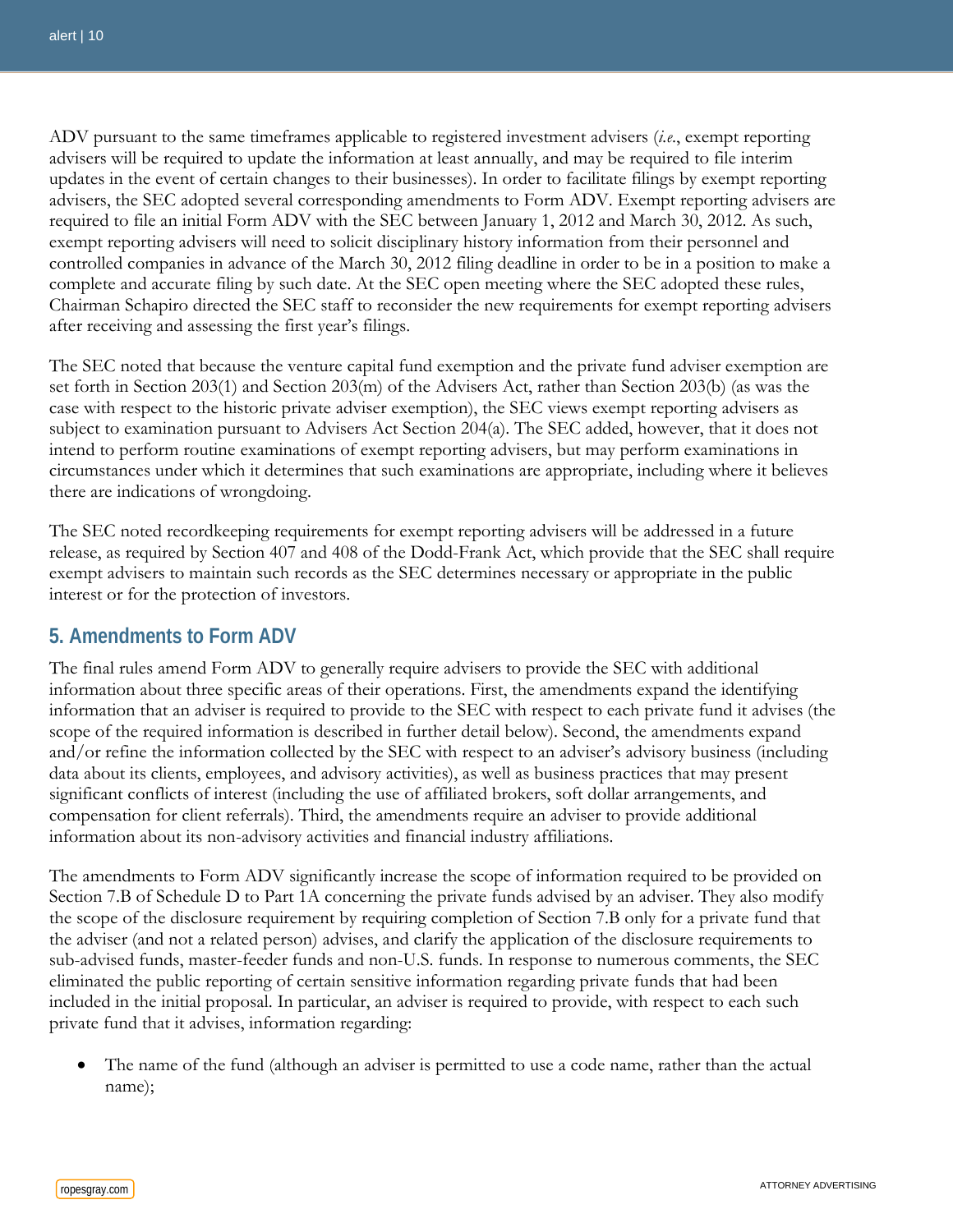- The organization of the fund (including the name of the general partner);
- The fund's regulatory status (i.e., exemptions from registration under the Investment Company Act and Securities Act);
- Information about any other advisers or sub-advisers to the fund;
- Gross assets:
- Type of investment strategy employed (choosing from one of seven broad categories established by the SEC, e.g., "hedge fund"); $^1$  $^1$
- The number of beneficial owners, as well as minimum amounts required to be invested;
- Certain characteristics of the fund that may present the adviser with conflicts of interest; and
- Information concerning five types of service providers that the SEC has identified as providing important "gatekeeper" roles for private funds: auditors, prime brokers, custodians, administrators, and marketers. Advisers are required to name these service providers, and provide certain information concerning, among other things, the services they provide, and whether they are affiliated with the adviser.

In addition, a number of other technical changes were made to Form ADV, as well as changes requiring an adviser to disclose whether it had \$1 billion in total assets on its balance sheet as of the last day of the most recent fiscal year (i.e., to identify advisers that could be subject to incentive-based compensation rules). Our prior alert about the proposed incentive-based compensation rules can be found here: [SEC Proposes](http://www.ropesgray.com/files/Publication/28501e21-44ac-4fad-942c-8f67faed5f77/Presentation/PublicationAttachment/cfd1e22c-c9ea-4463-817f-90ada19430bf/20110315IBCAlert.pdf)  Incentive-[Based Compensation Rules.](http://www.ropesgray.com/files/Publication/28501e21-44ac-4fad-942c-8f67faed5f77/Presentation/PublicationAttachment/cfd1e22c-c9ea-4463-817f-90ada19430bf/20110315IBCAlert.pdf)

## **6. Amendments to Political Contribution Rules**

On June 30, 2010, the SEC approved Rule 206(4)-5 under the Advisers Act, which addresses so-called "pay to play" practices in the selection of advisers to manage the assets of U.S. state and local government entities (*e.g.*, state pension funds, any state or local government controlled fund, or any investment program or plan sponsored or established by a state or local government, including participant directed plans such as 529 tuition plans and 403(b) and 457 retirement plans). The rule, which applies to both registered advisers and unregistered advisers, effectively prohibits investment advisers who advise or seek to advise government entities, as well as certain personnel of such advisers, from making, or causing to be made, greater than *de minimis* political contributions to government officials with authority or influence over the hiring of investment advisers. The rule currently also requires that any placement agent retained by an investment adviser to solicit a government entity be either a registered broker-dealer that is itself subject to "pay to play" regulations or a registered investment adviser. For more information about Rule 206(4)-5, please see [SEC](http://www.ropesgray.com/files/Publication/a589b487-caf1-48df-a511-06faeb6bcece/Presentation/PublicationAttachment/50588170-016c-4a56-ab73-0fd6b3b4297c/SECPaytoPlayAlert.pdf)  [Adopts Advisers Act Rule Addressing "Pay to Play" Practices.](http://www.ropesgray.com/files/Publication/a589b487-caf1-48df-a511-06faeb6bcece/Presentation/PublicationAttachment/50588170-016c-4a56-ab73-0fd6b3b4297c/SECPaytoPlayAlert.pdf)

 $\overline{a}$ 

<span id="page-10-0"></span><sup>1</sup> The SEC proposed to use the same categories (defined in the same manner) for purposes of Form ADV and Form PF. Although the SEC did not receive any comments on those definitions in the Form ADV rulemaking, they did receive several comments on the same definitions in response to Form PF. In response to those comments, the SEC made several changes to the definitions in Form ADV and will consider those comments in the context of the adoption of Form PF.